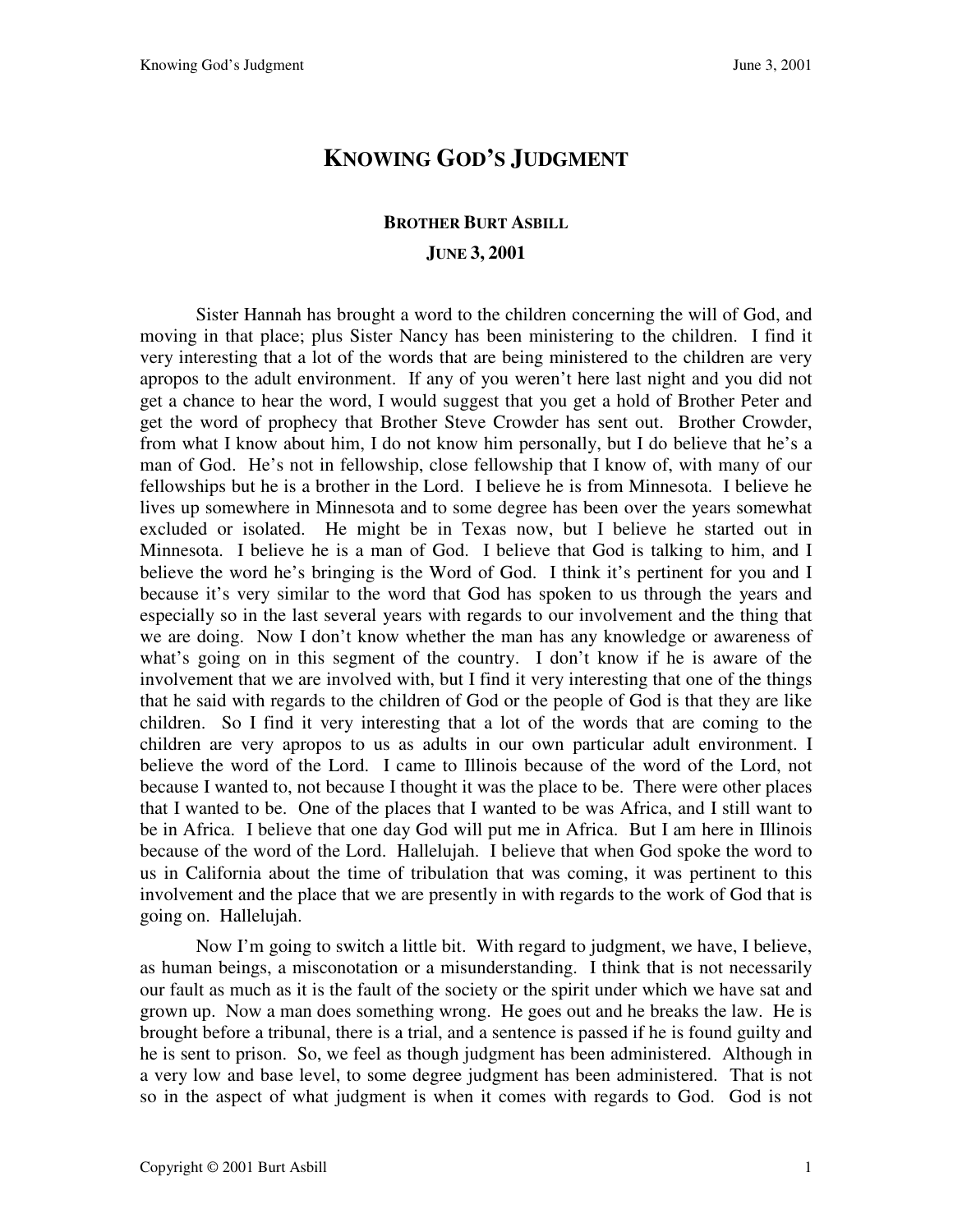punitive. Our judgment system, the system under which we are judged on a natural, carnal level is punitive. Hallelujah. God's judgment is always judged and always administered on the aspect of redemption. The whole position, the whole desire of God is that anything that He does that we might call judgment is done for the purpose of bringing people to a position or a place of being redeemed. So judgment does not become an instrument by which wrath is administered as much as it becomes an instrument by which one might receive correction in one's life. Hallelujah. I think it's very necessary for us to understand this in order for us to grow in God. Because if we do not understand the reason for which God judges His people, we cannot understand God. The Bible is full of the aspect of God's judgment. You can go from Genesis right up through the Old Testament, right up to Matthew, and read again and again and again and again about the judgment that God judged with regard to His people. As well as those that were round about His people and the things that they did to His people! Hallelujah! Also, the instrument which God used to administer judgment. God used the Philistines to administer judgment to Israel, but in their administering of God's judgment they moved presumptuously and they usurped that position or they moved in a manner that was not in line with the judgment of God, and God judged them! Now, that's a double barreled shotgun that shoots out both ends. Hallelujah.

So, if God uses an individual, which was one of the things that the word said last night, that God was going to bring judgment on the religious system, because in their assessment of judgment or in the judgment that was administered, there was an attitude that was not in line with the mind and the purposes of God. On that basis God said He would judge them. Though the judgment that was brought was not necessarily a wrong judgment. Hallelujah. I think that's very necessary for you and I to be able to ascertain and understand when it comes to the judgment of God, because I believe, brethren, that judgment is coming to the house of God. I believe, brethren, that judgment is coming to the people of God. It's not coming in a vindictive and punitive manner. It's coming for the purpose of bringing about an environment by which you and I might come to a position or place of making a decision not to do something that we have been doing and we are still doing and that is working something other than the will or the purposes that God has designed for you and I. The thing about God is that He sees the beginning and He sees the end. He sees that if there are certain things that we are involved in and there are certain things that we are doing as individuals that are working something contrary to His purposes, there is a corrective, administrative action that God has to put into play that brings pressure on us to bring us to a position of recognizing our place of jeopardy and transgression!

Now, we as men, as human beings, have tried to in some manner facilitate that in the aspect of our judicial system. In the beginning, they wanted to call penitentiaries "rehabilitation institutions," institutions of rehabilitation. Well, you can ask anybody who has been in, in that type of environment, if it's really rehabilitating. Often times when we put criminals who are not so criminal into these institutions, they come out worse than when they went in. Why? Because it's not under the jurisdiction or the perception, nor does it have the same understanding that God has with regard to judgment. So, we have to keep all of that in mind with regards to the aspect of judgment when we begin to speak about the judgment of God. I know that when we start talking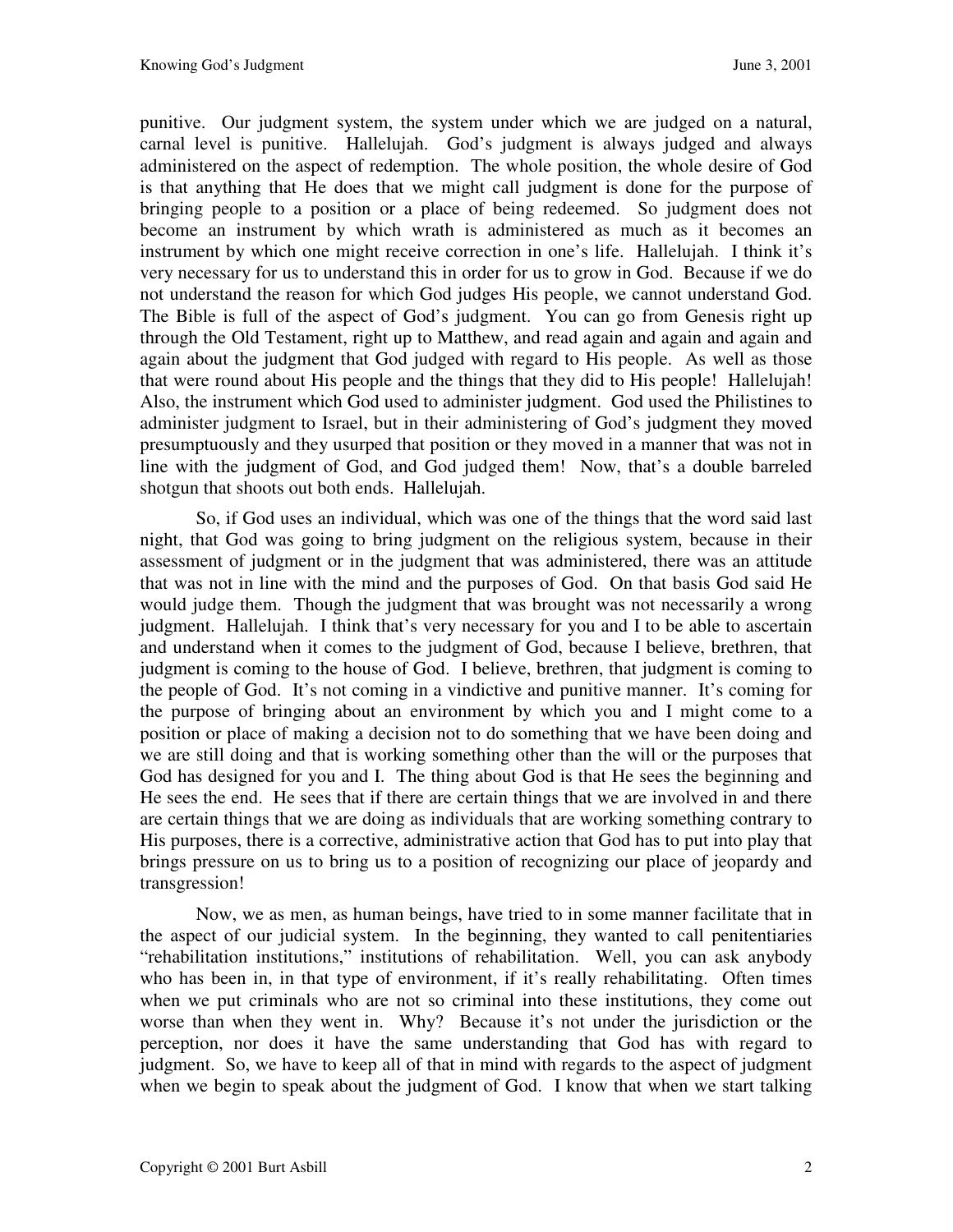about judgment, we are thinking about it in a mind that is down here in the carnal realm and not up here in the spiritual realm. Hallelujah.

I, as a parent who has had an experience with the automobile, know the capability of what the automobile is able to do with regard to the human body. If I have a son who wants to drive that automobile, there are certain rules, there are certain regulations that I lay down in the beginning in order for him to have access to that vehicle. Why? Because I want him to do what **I** want him to do? No! Because I have an understanding of what it's capable of. I have visited people in the hospital who have been in automobile accidents. One of the most enlightening experiences for me as to what the ability of a car or a vehicle can do to the human body was a tour or a visit that I made to the hospital that is in San Jose. It's where they bring all of the head trauma patients, or the people who have broken their backs. At one time it was a major hospital because this was their expertise and every patient in there had, in some form or some manner, been in some kind of vehicle accident. Some of them were mental patients. Some of them were paraplegics. Some of them were quadriplegics. Some of them were totally and absolutely encased and encapsulated in a body that would not do anything without a machine, all because they broke the rules with regard to how to operate the vehicle which they were riding. Sometimes it wasn't even their fault! They were the victims of circumstance because someone else was breaking the rules! A person who drinks and drives and goes out and runs a stop sign and runs into 4 or 5 children can say he's sorry, but does that change the grief? Does that change the anguish? Does that change the result of what he did with regard to his breaking the rules? They can send him to jail. They can try him for manslaughter. They can put him into the electric chair, or they can inject his system with poison and finally have him succumb and die. Does that change the position or the loss or the agony or the grief that happened because somebody broke the rules? There are experiences that you have lived in or gone through as you get older, that give you an awareness. That's so you, in turn, begin to instruct your children in a way or in a manner that will cause them (your hope is) to not find themselves in that type of environment or set of circumstances! We do that because it is a Godly, spiritual principal. Hallelujah. Hallelujah.

Often times the administration of justice that is administered in the aspect of parental authority or in the position of governmental authority, not only is it punitive but it is vindictive or it is an act of revenge. It's not on the basis of redemption! I am a firm believer in parental discipline of children. I am a firm believer in it. But it should not be vindictive. It should not be punitive. It should always be done on the basis of redemption! It should not be done in anger or in the heat of emotion! Now I believe there is a time for emotions, because the Bible tells us that there is a time for the wrath of God. (Ecclesiastes 3) Wrath or anger is something that is of an emotional quality in our emotional makeup. The Bible says that you and I are created in the image of God, which means that the composition of our soul is made up after the attribute of the entity that you and I call God. (Genesis 1:27) I do not believe that wrath or anger is the motivation that should move you to do something that needs to be done. It should not be done in that frame or that type of an environment.

You might want to open your Bibles to Matthew 6 because I am preaching out of Matthew 6. The disciples came to Jesus Christ and they asked Jesus Christ to teach them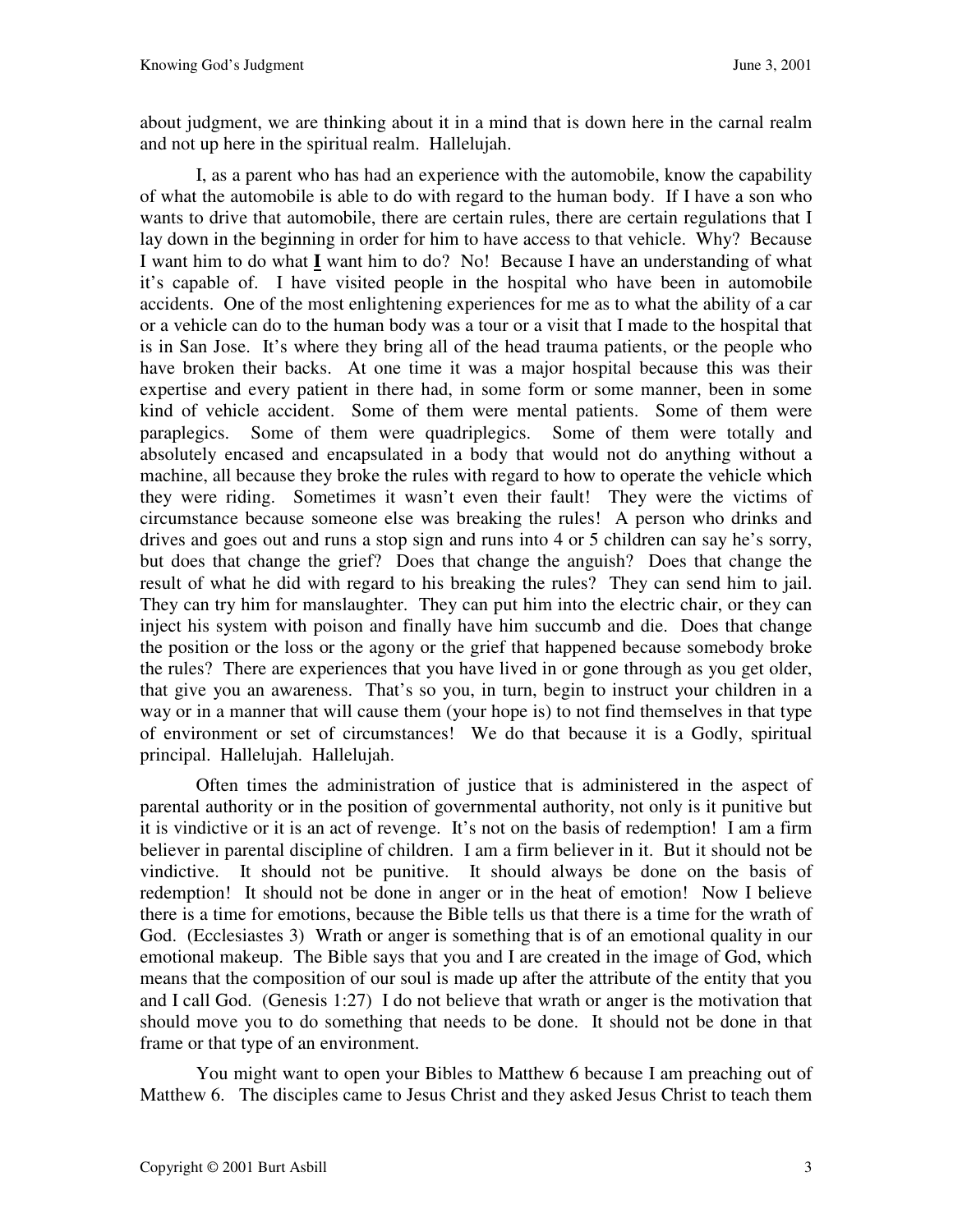how to pray. Now, I know why we don't have prayer in our schools; I know why they are working to get God out of the American society. It's because we don't have prayer in our churches. We don't have prayer in our schools because we don't have prayer in our churches. I'll tell you something else! I know why we don't have prayer in our churches. It's because we do not have Holy Ghost anointed, given, unctioned prayer in our homes. Husbands and wives are not praying together. They might be talking together. They might be talking about this. They might be talking about that and they might think, "Oh boy, this is going on over here!" and, "Oh my, this is going on over there!" but they are not moving under the unction and auspices of the Holy Ghost! They are not down on their knees before God!

So, we begin to pray that change might be made evident or come into being, but it might not necessarily be the will of God. Do you know that there have been many times when I have been confronted with situations that I personally did not like in an environment that is called church, and when I began to pray about the thing, God corrected me. He brought a word of correction to me in regards to my attitude and the thing that I was doing. Do you hear me? I found out they weren't necessarily wrong as I was! That didn't make them right, but it didn't make them wrong. Do you hear what I'm saying? There was something in the midst of my prayer that God began to utilize as a vehicle by which He might begin to administer correction to me. Only, only, only, only at that point in time, as I came to that position of realization, that I came to that position of understanding, could I begin to pray in a righteous manner with regards to the situation! It wasn't that it might be changed, but that God's redemption and righteousness might be made manifest in the midst of the circumstance. I believe it was Rees Howells that started a mission or he was responsible for a work that he began to do, and there was this guy that was under him that was giving him some sort of trouble. It was someone like a subordinate, or insubordinate, and God spoke to Rees Howells to give him the work. When Rees Howells went to God about the situation, God told Rees Howells to begin to exalt the man in the position that he desired. Hello. Now that's redemptive! That is redemptive. Do you hear me? That is redemptive! Then when the man begins to move... I don't remember the outcome of the circumstance but whatever it might be and whatever it does, God is able to assess the situation and if there's any vindication that needs to be done on the matter or on the part of Rees Howells, God is able to move. You know that God is not able to move on our behalf most of the time because if He vindicated us or moved on our behalf He would sustain unrighteousness. He would be supporting ungodliness. He would be supporting an attitude that is not conducive to godliness. Hello, are you listening?

They said, "Teach us how to pray." He started out by saying, Matthew 6:5, *And when thou prayest, thou shalt not be as the hypocrites are: for they love to pray standing in the synagogues and in the corners of the streets, that they may be seen of men. Verily I say unto you, They have their reward.* I was thinking about this aspect of reward. I was thinking about it a great deal. I was confronted with a certain situation and I saw something in my soul that I did not like. Something manifested in my soul. You couldn't see it on the outside. But I could see it on the inside and I could hear my emotions talking to my mind. Oh yes, oh yes, I could hear it. All the things that my emotions were telling me were creating something of a discontent for my environment or for the place that I was finding myself in. I wasn't satisfied with this and I wasn't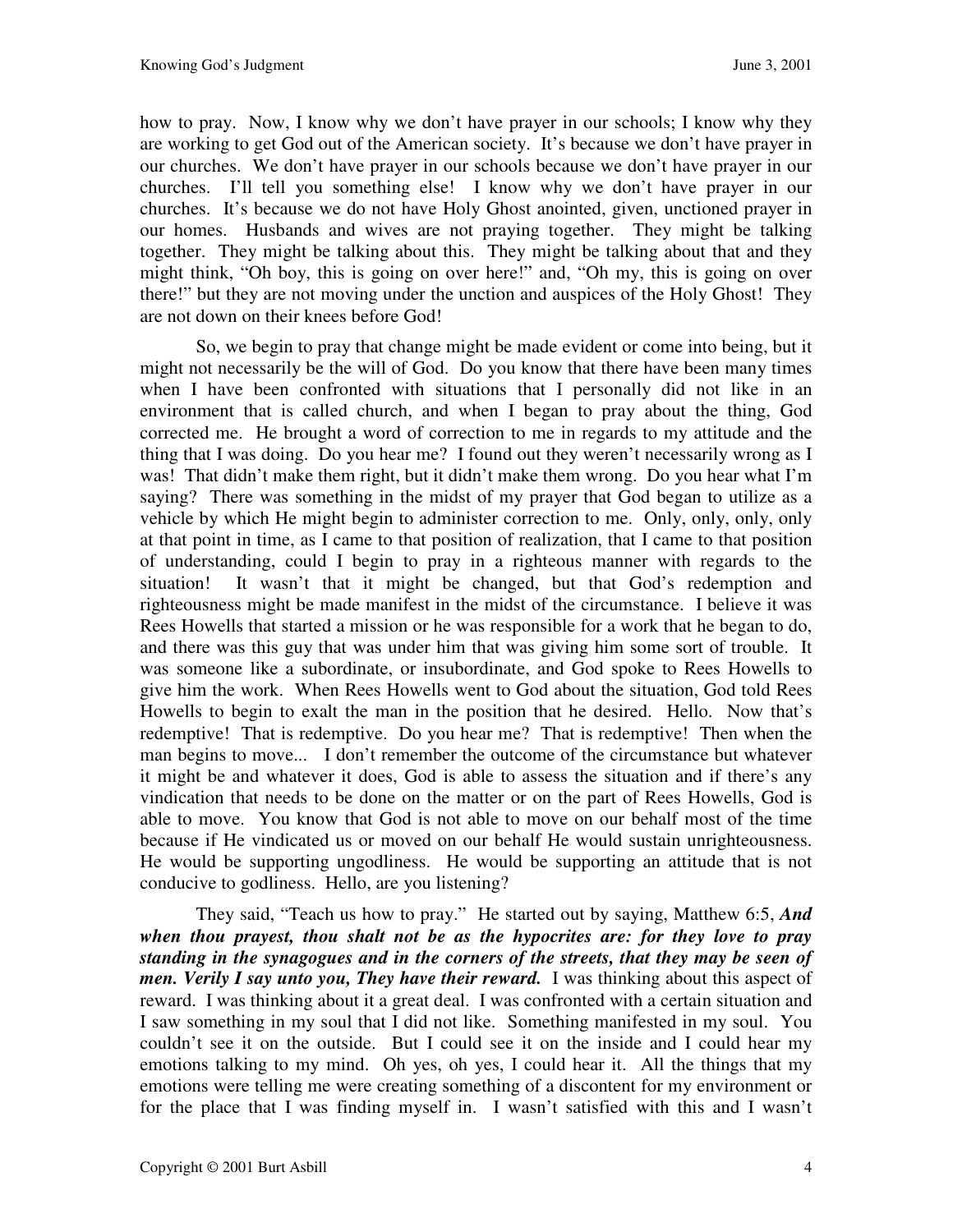satisfied with that, and I was looking out here and seeing something else and that something else was feeding an environment of discontent within the midst of my soul. Hallelujah. There is something of a reward in all of that. Can you imagine that there is a necessity for you and I to have some aspect of reality with regard to the eternal? If you do not have vision that penetrates the veil, if you do not have vision that goes beyond the circumference of your world, if you do not have a vision that goes beyond your horizontal relationship with the things that we call our world, hallelujah, then it is impossible for you to pray in any other manner except as a hypocrite and there is a reward that comes to you on that level and that level only. You have to have an ability to look beyond your position of personal preference. Hallelujah. Is that not what God told them in the beginning? Wasn't that the first thing they were to pray? "Our Father, which art in Heaven," pertaining to those things of my personal environment, pertaining to the aspect of my trouble and my tribulation. Our Father which art in earth? But often times we approach God on that basis. We do not approach Him as our Father… We do not approach Him as our Father. There is a thought in all of that, that you and I need to be very cognizant of. What is the nature of our Father? What is the nature of our Father? When we say, "Our Father," are we thinking of our earthly fathers and the attributes that they had, both good and bad? *Our Father which art in Heaven*, what is the nature of that being that we're calling Father? I almost feel presumptuous calling God "Father." We say it very easily. We say it very glibly, but there is something very holy and awesome at the aspect of calling a Jehovah-Jireh, a Jehovah-Nissi, an El-Shaddai, loose, hallelujah, calling Him, "Father." It's not that I don't have the right or the privilege, because I do in the aspect of the blood of Jesus Christ. Not by virtue of my own righteousness, not by virtue of my own position of goodness, not by virtue of the aspect of how much money I give, or how much time I spend in church, hallelujah. It is not on that basis. It's on the basis of the blood of Jesus Christ. There is no righteousness by which I might assume the position of being His son. We have lost that perspective. We have lost that perspective. We have lost that understanding somewhere in the mechanics of religion. We have lost, as it were, the aspect of the awesomeness of the character of God.

I think a lot of it has to do with some of our understanding of the scripture. They started a long time ago changing the Word, you understand that. It just hasn't been something that has been happening that the aspect of the name "Lord" does not carry with it the same connotation or the same power or the essence of life as Yahweh or Elohim or El-Shaddai. It doesn't have that same life, that entity of being that is God. Hallelujah. If you don't understand what I am saying, you need to come to some sort of grasp between the reality of "logos" and "rhema." Now you cannot have "logos" without having "rhema" and you can't have "rhema" without having "logos." There's something of an actuality of the existence or the presence of God that comes with what is written!

We don't have Bible in school, because we don't have Bible in church. We don't have Bible in church because we don't have Bible in our homes. Oh you may have the Bible on the table or it's in your cupboard. Some of us have two Bibles, one here and one over there, but the fact of the matter is we have to have Bible in here, inside of us, in here, in here, in here, in here! That doesn't mean you memorize scripture. It doesn't mean you read the Bible one verse a day for 365 days or you follow the course of "How to get through the Bible in one year." I was never able to adhere to one of those courses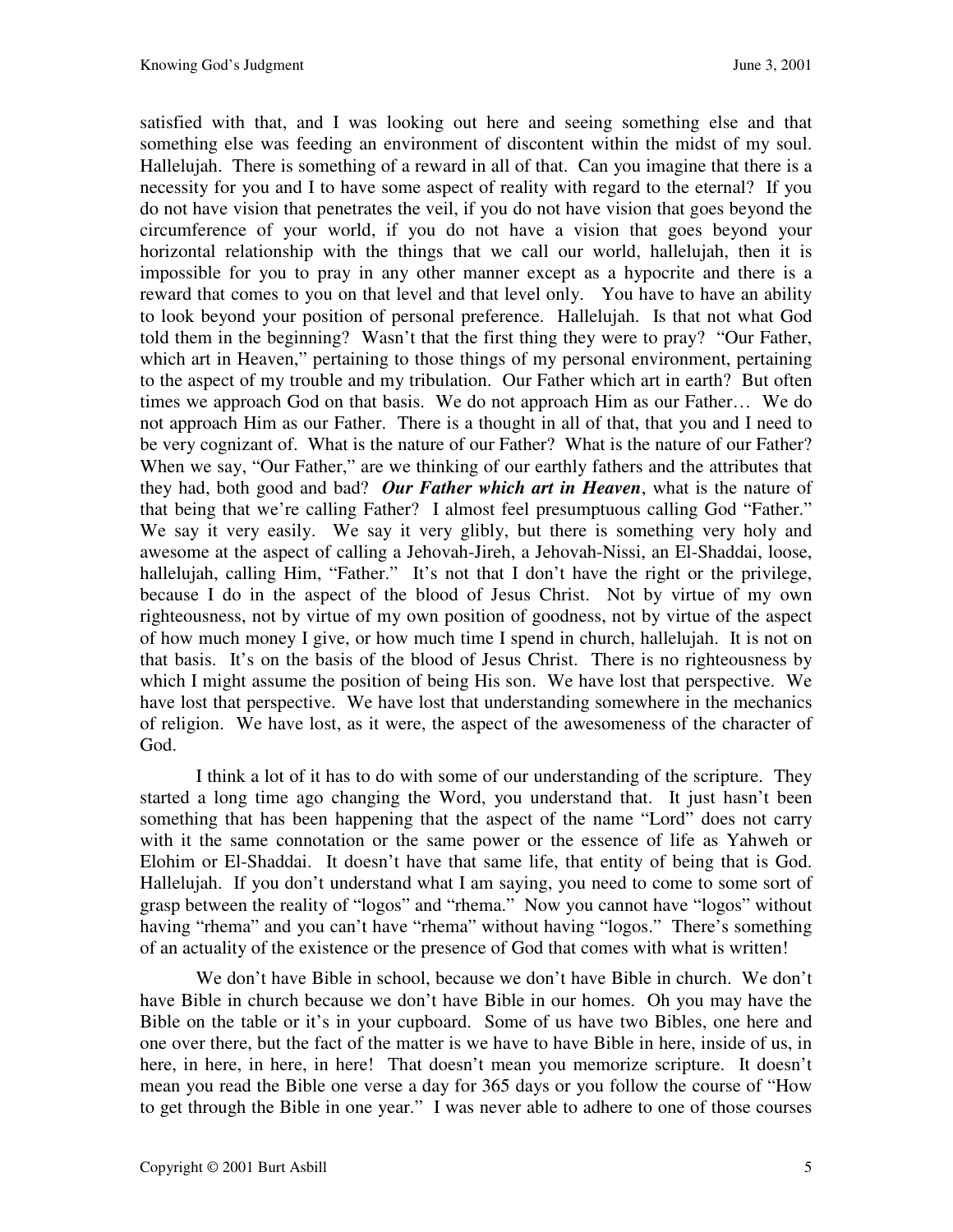because I'd always get into the Word and something in the Word would speak to me and I'd have to follow it. Sometimes I'd follow it for weeks! Sometimes I'd follow it for months, just meditating on it and thinking about it, going back and reading it and reading it and reading it. Hallelujah.

We don't have Bible in school. We don't have Bible in our communities. We don't have Bible in church, because we don't have Bible in home and we don't have Bible in home because we don't have Bible in here (our hearts). I know people that can quote you scripture. They can quote you scripture. Some people I know can quote chapters! I have seen them move and go out and act as though they know no scripture at all! They speak with their mouth what they should not speak. They look with their eyes at what they should not look. They use their ears to hear things they should not hear. Why? Because the Word of God is not in here, in our hearts, not in here, not in here. If you don't believe that's a scriptural principal, you need to turn over into John where it talks about the firstborn of God and the light of God and the action of God in human flesh. It says the Word was made flesh and the Word walked and talked amongst them. John said they handled the Word of God. (I John 1:1) Do you know that there are some people that have a relationship with God and that relationship with God is bringing forth in their soul a revelation and a manifestation of the Word? Hallelujah.

You want a scripture for that? I'll give you one. It says to be careful and open to hospitality for often times it may be that you have hosted angels unaware. (Hebrews 13:2) Oh, you mean those things with wings. Why? That is the lower dimension, lower dimension, lower dimension. I believe in angels as a higher dimension, but in the aspect of the Word and when it speaks, it's a lower dimension. Do you know that when the Word begins to work in you and God begins to speak to you and you begin to move in what God is speaking to you, and you begin to allow the Spirit of God that is in you and is speaking to you and the Word that is working in you to begin to move in your life and to motivate you in a certain manner, in a certain way, and you walk into an environment and walk into a situation and something of God comes out of you, you are moving as an angel? You are delivering a Word of God. You might not say anything with your mouth. You might not do anything necessarily that is religious, but in the aspect of the righteousness that has been worked in the fabric of your soul, there is something of the loosening of the Word of God and you become an angel. Sometimes people handle you despicably because of the action of the Word that's working in you! Do you want to know something else? You're not even aware of it. If you were aware of it, you would be in trouble, because you would probably be wrong. "Shake the dust off of my feet, I'm not coming back here, God, you let my blessing come back to me!" John said over in one of his little gospels over there, that they handled the Word of God. He must have had an awareness of the reverence and the position of the glory. We use the word too irreverently. You know, we don't want to see the glory of God. If you and I saw the glory of God, I don't know that you and I would be able to stand it, because of the darkness and the religiousness of our own soul that is a despicable taste in the mouth of God. God doesn't want religion. God wants a vehicle or a temple in which He can inhabit. Hallelujah! He is not coming into a pigsty! If He comes into a pigsty, He is coming in for the purpose of coming with the fuller's soap and the refiner's fire. Some places I've see that people have remodeled, they would have been better off if they would have just taken a bulldozer, pushed it into a pile and lit a match to it! By the time they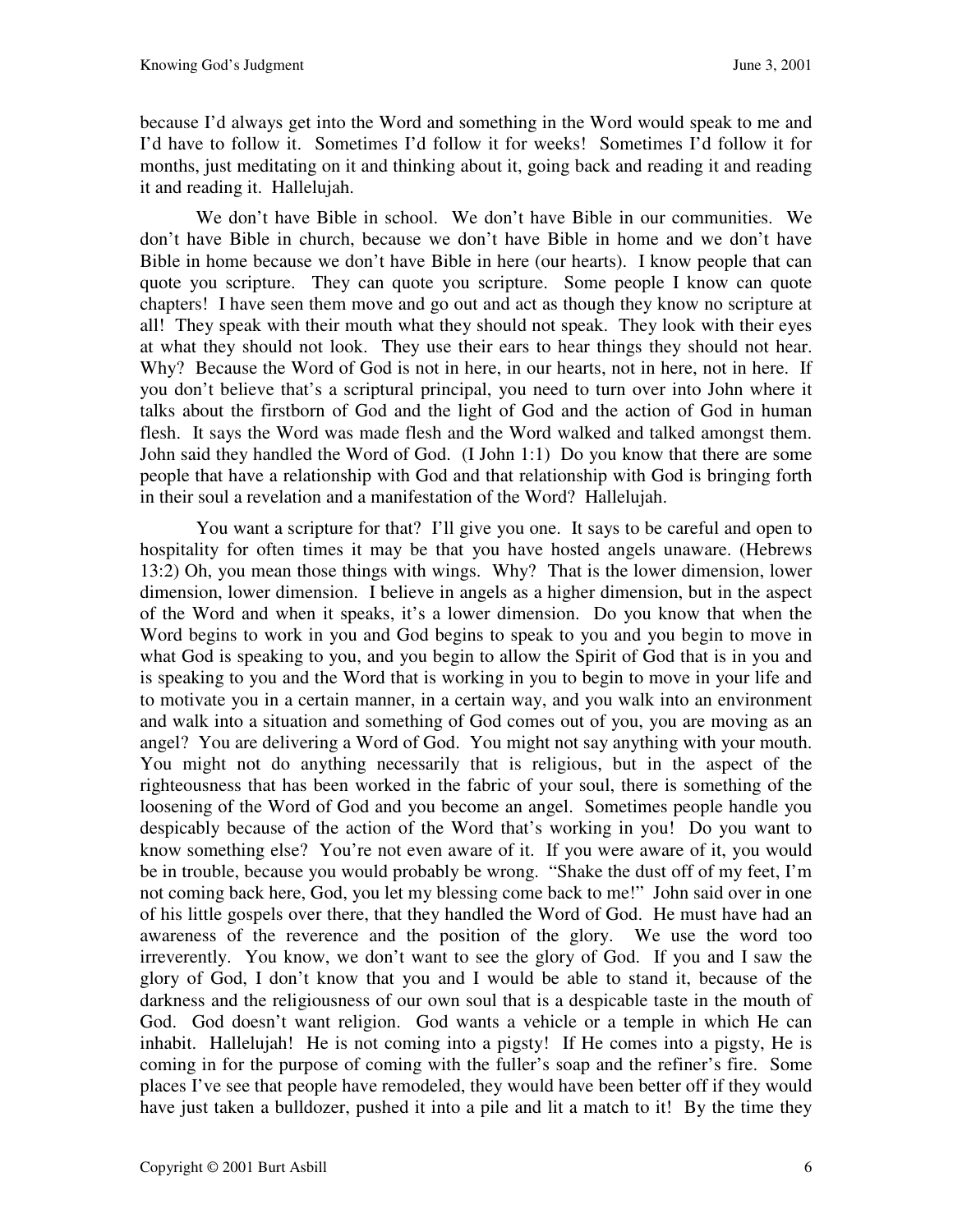finished, they still had in the rudiments of what they had, they still had what they began with, it was just dressed up! The foundation was still out. The floor was still sloping. The plumbing still didn't work and yet all the things they looked at were so nice and shiny and had new paint all over it, but something was dreadfully wrong because every time it rained, their basement filled up with the rain. Hallelujah. We need to have an attitude, we need to have a perspective that is conducive to the presence of God. That is why He said, "When you pray," He said pray, "Our Father." "Our Father, Our Father which art in Heaven." You've already elevated Him and lowered yourself. You've already elevated Him to a position of awe and reverence if you are able to have a reality! Hallelujah.

He says, *After this manner therefore pray ye...* He goes through a list of dos and don'ts. I'm so glad that we have dos and don'ts in the New Testament. I'm so glad that we are to do and we are not to do. Hallelujah. I'm so glad that it was recorded in the New Testament, so much for "the law is cast away," so much for regulations, so much for rules. We're going to be surprised at the amount of regulations and rules that are of high spiritual life. Do you know one of the complaints of God in Jeremiah 4 was that there was complete and total disregard for rules. Total and complete disregard for rules! He said that He looked and He saw chaos. He looked and He saw darkness and nothing had shape or form and it was void. And He said, "My bowels, my bowels. My tents are spoiled." What's He talking about? He's talking about a society that is totally and absolutely motivated by their own appetites.

All right, I'm going to go that direction. I'm going to talk about appetites. Do you know that we make decisions based upon our appetites, and not upon the will of God? O, yes you do, yes you do. Sometimes they're major decisions, sometimes they are little decisions. But I want to tell you something. **Little decisions always add up to big decisions.** If you make the little decisions wrong and on the basis of your appetite, you're going to make the big decisions on the basis of your appetite that has grown to a proportion and to a position or place that you have no prerogative, but to feed it! Hallelujah.

Now, let me clarify something here. If a man or a woman has a desire that is outside his or her ability to provide and they do not move in accordance to the will of God with regard to their situation or their dissatisfaction, the devil will begin to move in a manner to bring you the opportunity to do something about your discontent. God allows that devil to come and to tempt you because you have professed a position of faith and belief in Him and to have stated with your mouth or with an intention that you desire to be like God. He was a man who had no place to lay His head. He was a man who was scorned and He was deserted by all of His friends. Now, let us say that, for instance, I want a new house. I am not satisfied or I am discontent because in the summer I am too hot. I am discontent and dissatisfied because in the winter I am too cold. I am dissatisfied because of the position or the place that the house is in or the condition that the house might be in. The Bible says that I am to be content in all situations and all circumstances whatsoever they might be. (Hebrews 13:5) Now, if I don't do something about my discontent with regard to the will of God… Do you know that the will of God, knowing for me and my own position of personal preference, knowing the will of God gives me a strength to overcome my discontent? "But, I don't make enough money, I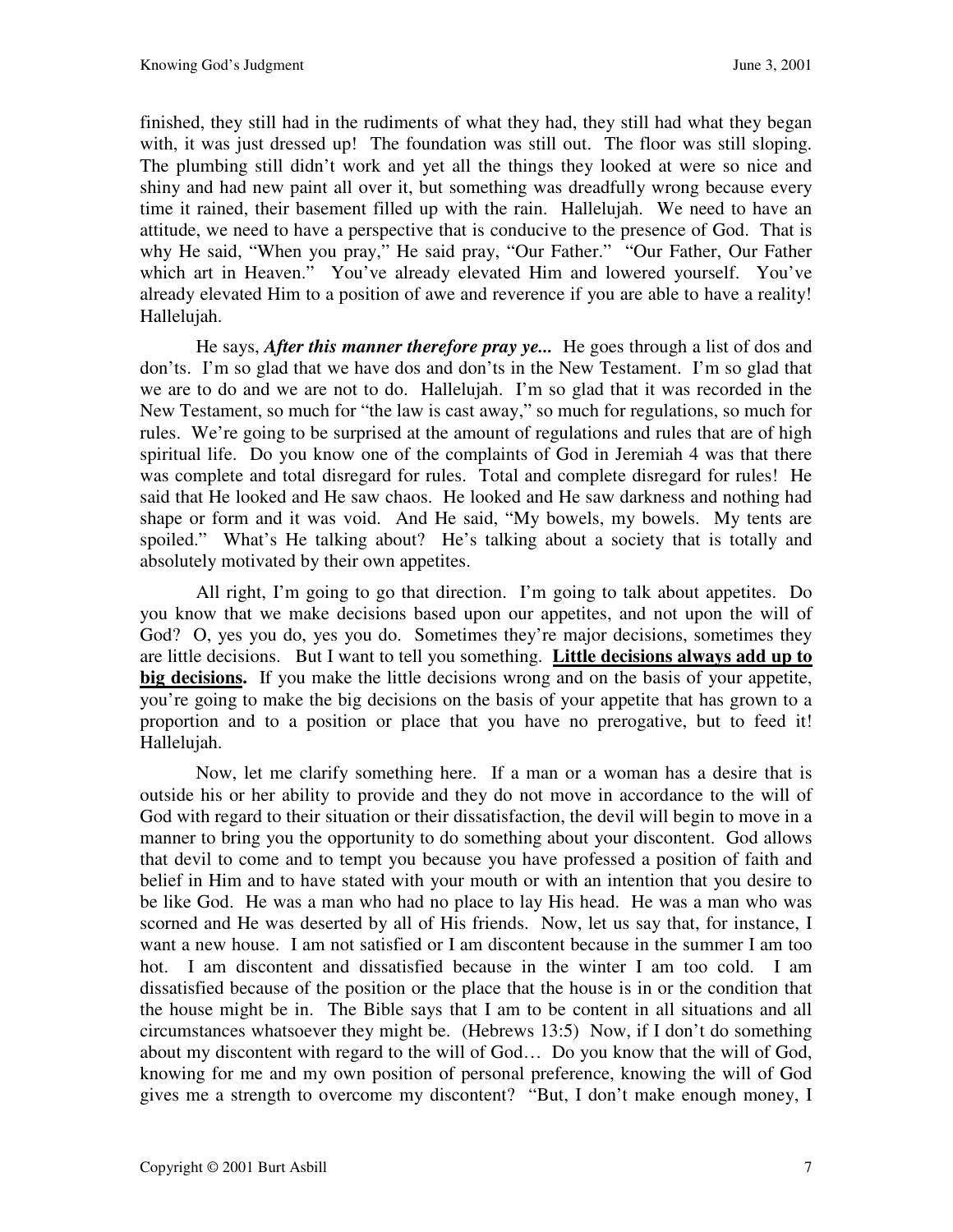don't make enough money. I can't buy the car I want. I can't buy the clothes I want." Well, we want to be a little more noble. "My wife can't have this. My wife can't have that. My wife can't do that." Or, "I'm bringing up my children in something that I consider an environment of lesser value." I don't know if we ever stop (oh, yes I do know) and ask God, "Is it Your will for me to suffer in this manner? Is it Your will for me to live in a house that's too hot? Is it Your will for me to live in a house that's too cold? Is it Your will that the plumbing doesn't work? Is it Your will that there are holes in the foundation and all kinds of varmints come in? Is it Your will that all of these things that are pressing on me, that are making me discontent and making me come to want to better my position, is it Your will that I do or move to a higher standard of living?" Now, I should say, move to the standard that I have set. Is it consistent with scripture? Is it consistent with scripture that I take the means and the substance that God has provided to me to better my environment? Is it consistent with scripture and the pattern of scriptural men, hallelujah, who have given their lives for the sake of the gospel? Hallelujah. Is it consistent that I pamper myself in such a manner that I am comfortable? Is it consistent with scripture? **Absolutely not.** Huh? Absolutely not! Absolutely not! There is no pattern in scripture that gives me the liberty or the right. Now, I can take scripture and twist it. I can take scripture and manipulate it. Oh, yes. Give unto God and He'll give back to you. Oh, yes. If you give tenfold, God will give you a hundred fold. Oh, yes. If you believe and ask for it in His name there is a claiming of it and it will come to you. Now, you can say what you want to the outer church or that aspect of church that we call church that moves in that environment, but I am telling you something, there is a mentality that we have with regard to that position. Hallelujah. Is it consistent with scripture?

You make decisions; you move out of your house, you change your job, you buy a new car. You do this, you do that, all on the basis of some aspect of desire or position of want that we have called need. We make the wrong decision! Because we make the wrong decision, we set in motion a set of circumstances that has an inevitable result. There is nothing God will do about it because a decision was made, we have asserted a sense of direction and He will not intervene with your environment and the direction of your travel except in the aspect of trying to bring you to a place of recognition! The problem is, brethren, when you make a decision, something happens in here and it's called hardening hearts. If you want a classic example of hardening heart, I suggest you go and look at Pharaoh and the decisions that he made based upon his position of personal preference and comfortability. You know there was a certain amount of ease and luxury that they got from working the children of Israel. They didn't have to work so hard. They didn't have to do what they were doing. They could go out and play golf. They could go out and watch a ball game. Thy could go and sit down in front of the TV and watch the people playing basketball and they could spend time out tossing some stupid ball through a hoop! What does that have to do with redemption? What does that have to do with souls that are slipping into hell? What does that have to do with *Thy*  **Kingdom come**? Do you think we'll be playing golf in the kingdom of God? NO, no. I think there are greater, greater things. The Bible says*, Eye hath not seen, nor ear heard, neither have entered into the heart of man, the things which God hath prepared for them that love him.* We are not going to be playing harps all day. *Thy Kingdom come***.** It says, be ye therefore not like unto them. You know this all goes in, this all ties in with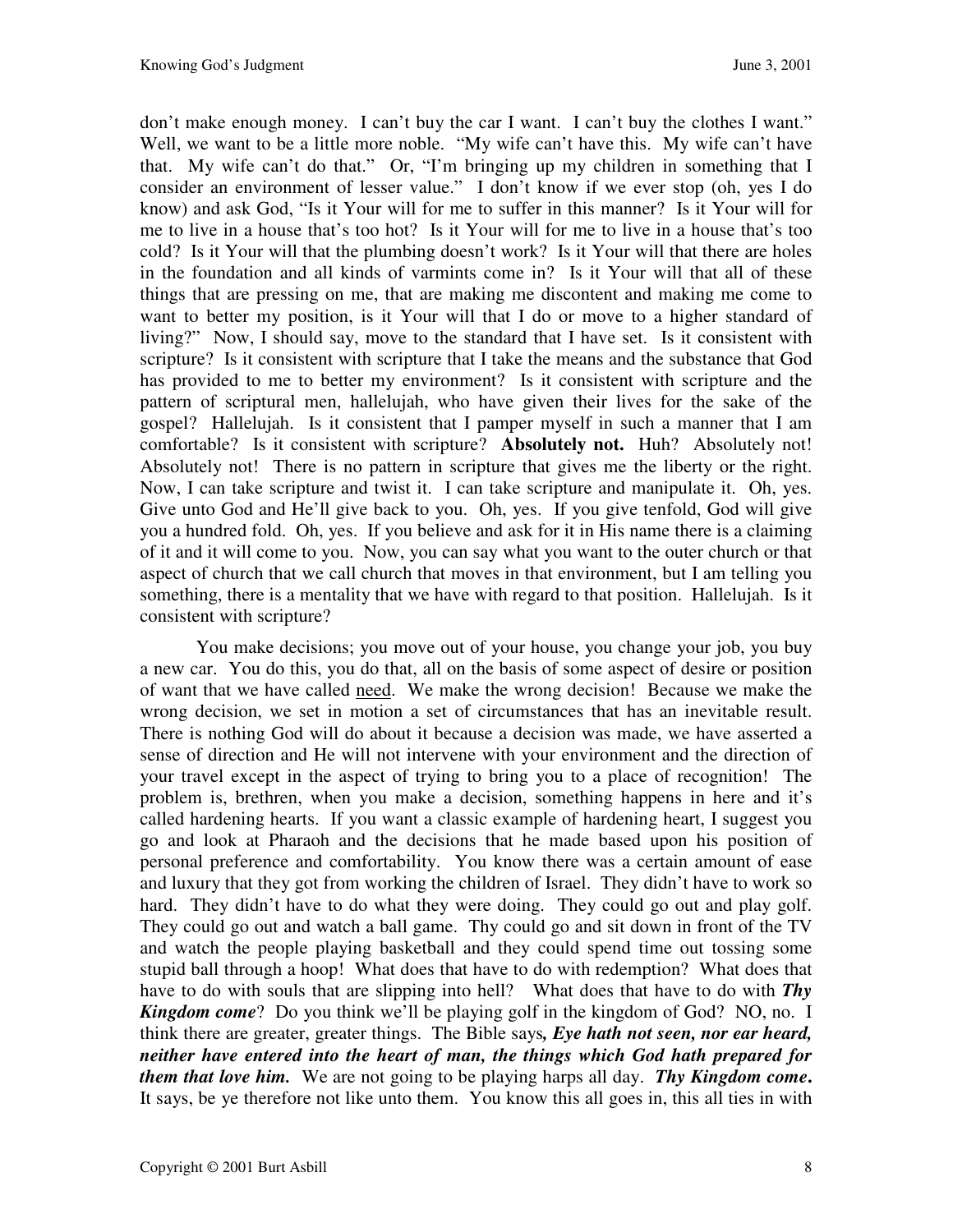the latter part of the Matthew 6. I'm afraid I'm not going to get there today. That ties in with the latter part of the chapter that says you can't love two masters. It all leads down and goes into the aspects of serving God and serving mammon. Listen to me, hallelujah, listen to me! I knew a man that had the call of God upon his life, and he didn't desert life, he didn't stop living, do you hear me? He was in a natural environment. He had natural responsibilities. He had a family. He had bills to pay. He had rent to pay. He had car payments to pay. He had to buy food. He was a skilled worker. Yet in the midst of all of that there was an action or an unction that God had put upon him. Do you hear me? There was a call and a hold that God had upon his life for the souls of men. God required of him to live, as it were, in his environment and move under the unction of his calling. But there was one difference about all of that, it was that everything he did on this level, though he was taking care of his responsibility, everything else was going into the operation or the mechanics of the kingdom of God. All of his strength, all of his desires, all of his hopes and aspirations. I saw God move in his set of circumstances. The devil came in and tried to destroy, tried to rend, to tear, to bring to naught, to bring destruction, bring all kinds of chaos, but because his desire for righteousness, God intervened in his set of circumstances. He didn't have a better house. In fact, he ended up with no house. He didn't have a better car. In fact, he ended up with no car. Hallelujah. But his children were being redeemed. He was laying up for himself a crown in heaven that was indestructible. Why? Because there was something that he saw with his eyes that was not natural, there was something that he was desiring and grasping hold of. He was a man that was possessed with a calling and a destiny. Hallelujah! If you really want to know what motivated Hudson Taylor, Rees Howells or David Brainerd, it was men that had an ability and a reality of the Word that says, "My Father, which art in Heaven." We want to say, "My God, who is in earth!" You make decisions based upon your desires. What it does for you when you make the wrong decision, it takes you out of a position of protection and an environment that is conducive to your growth spiritually, and puts you into an environment that is unprotected. There is no covering of God over you in that position. Do you hear me? Because you have determined to take upon you your own destiny because of the motivations of your wrong desires.

It would be like me going into our greenhouse, taking a plant that is about four weeks old and in an environment of about 75 degrees, controlled, they get the right amount of water, they get the right amount of fertilizer and they're tender, young, sweet and growing and green, and taking it out into an environment that is so much more harsh and not conducive to developing it's position of maturity. Hello? Have you ever seen a plant that was blooming taken out of a controlled environment and stuck into an environment and see the temperature plummet? Have you ever seen it? Leaves curl up! What has happened? Sin hath come in like a breath of frost! Hallelujah. Things you hear: not godly, things you see: not godly, because you're not under the shadow! Oh yeah, we can quote it, my goodness, we can quote it, we're end time people. Psalm 91, *He that dwelleth in the secret place of the most High shall abide under the shadow of the Almighty.* In order to be in the secret place you have to be under the shadow of His wings. If you make a decision based upon a want or a desire or a discontent or miscontent, you move out of that position of protection. I don't believe, and you don't have to believe this way, but I believe it's God, and you don't have to believe it, but I believe there is no middle ground. I don't believe there's good and evil and then there's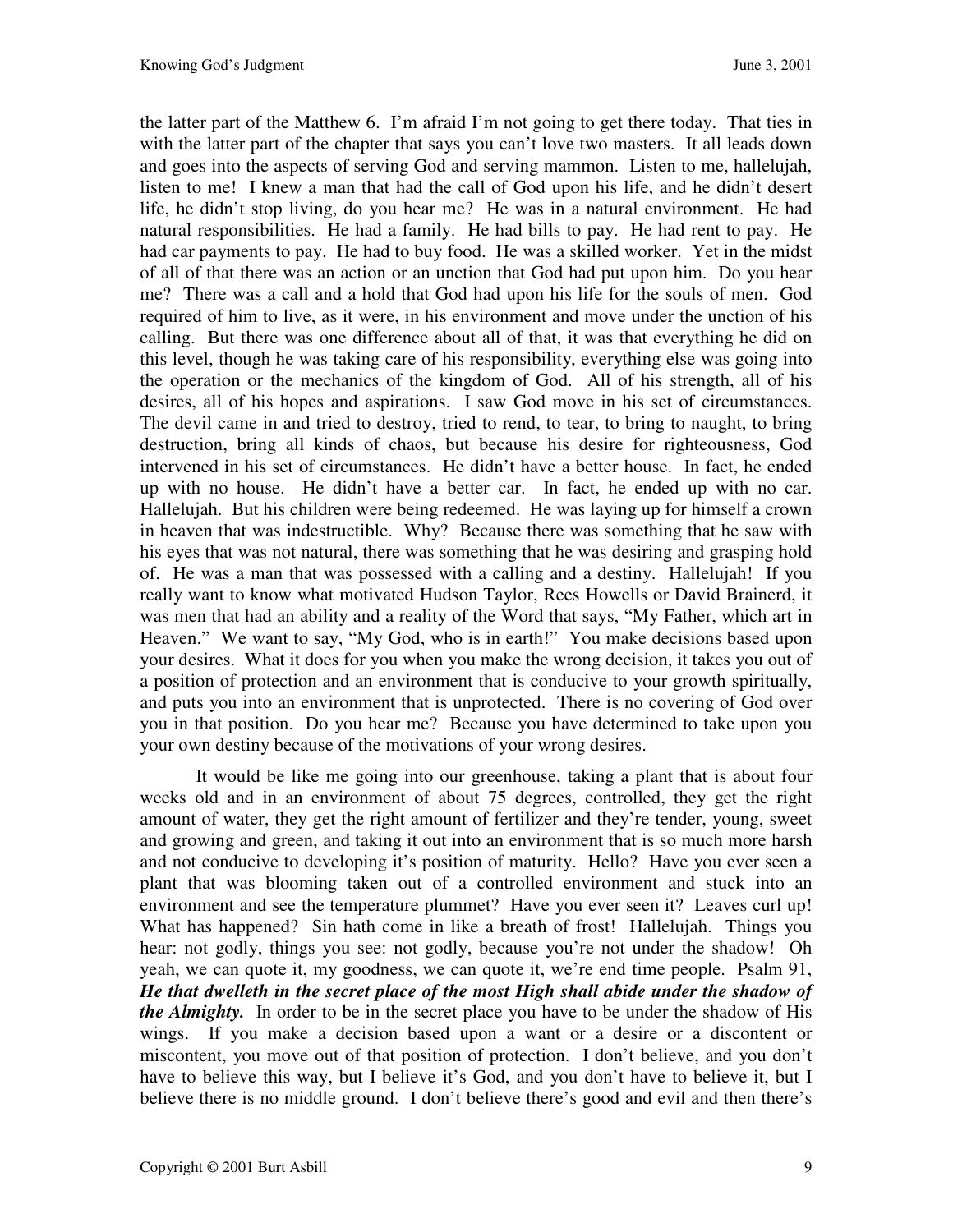Burt and Burt's environment and Burt's desires and Burt's wants. We are under an overshadowing of an authority, a governmental authority, a governmental spirit that says, "Me first." For God hath given unto each and every one certain inalienable rights. Yeah, He has. It's the right to die. There is nothing of inalienable rights about the economy of the government of God*.* Oh yeah, government of the people, by the people, for the people. We prophesy it, we talk about it, we actively move in it in our own personal environment. "I have a right to better my condition." "I have a right to make more money." "I have a right for this type of a wife." "I have a right for this type of a husband." "I have a right for this type of children." "I have a right for this type of work environment." You have no rights! If you have given your heart to Jesus. You have no rights, no rights, no rights! How can it be more plain? How can it be more evident?

You know, California was a real spiritual eye opener to me and I notice some of the invasion of the California mentality coming into the Midwest. You go out to California and you don't see open grounds, you see fences. Everybody's got a fence, no matter if it's two by two. If it's two by two and it's yours, you build a fence around it. If your neighbor's got an 8 foot fence, you build a 10 foot fence. So you have an 8 foot fence by a 10 foot fence. I've seen them, oh yes. How do you like this fence? We all build fences around our houses. Out here when I first came, you didn't see any fences. Am I mistaken or was I just hallucinating? Were there fences 10 years ago, 11 years ago? You go out here, house after house after house and I'm talking to someone, I was talking and I said, "Where are the fences?" I said, "Where are the property lines? How do they know when Johnny's ball rolls over into Suzy's yard?" I have seen neighbors squabble over the fence. "You've got it on my property line, it's six inches over! It's on my side of the line. Move it over! Tear it down, move it over!" Some neighbors don't even talk to each other because the fence is six inches on their property and one of the neighbors is Christian, maybe. *Our Father which art in Heaven.* I saw a situation of a tree growing on one persons property and the leaves were extending over on the other persons yard and the leaves were falling on that man's yard and he was at odds with his neighbor because his neighbor wouldn't come over and rake them! "Your leaves are dropping on my property!" What did he do? He cut half the tree off. He was a Christian. What kind of testimony? What kind of position or place of righteousness? It's no different than what we do with God in the aspect of our desires, our wants and we move without knowing the will of God!

People tell me, "It's the will of God that I pick potatoes." So they come out and they pick two days. We've got five days of picking potatoes and in the middle of picking the potatoes, God suddenly changes His mind and tells them to go pick turnips. God doesn't change His mind. God puts you in a position and unless God speaks to you definitely, directly, you have no business doing something else other than what God told you in the beginning.

I wonder what Noah thought about 98 years down the road. I was thinking about it the other night. Do you think he had prophets coming to him and delivering to him the Word of the Lord? Do you? They weren't on the boat. 98... 97... oh, let's go back, 60 years working, 61... 62... 63... 64... and his friends become fewer and fewer. His acquaintances become scarcer and scarcer and pretty soon, nobody's talking to him. Then down at about 70 years, someone's throwing rotten eggs at him or cursing him or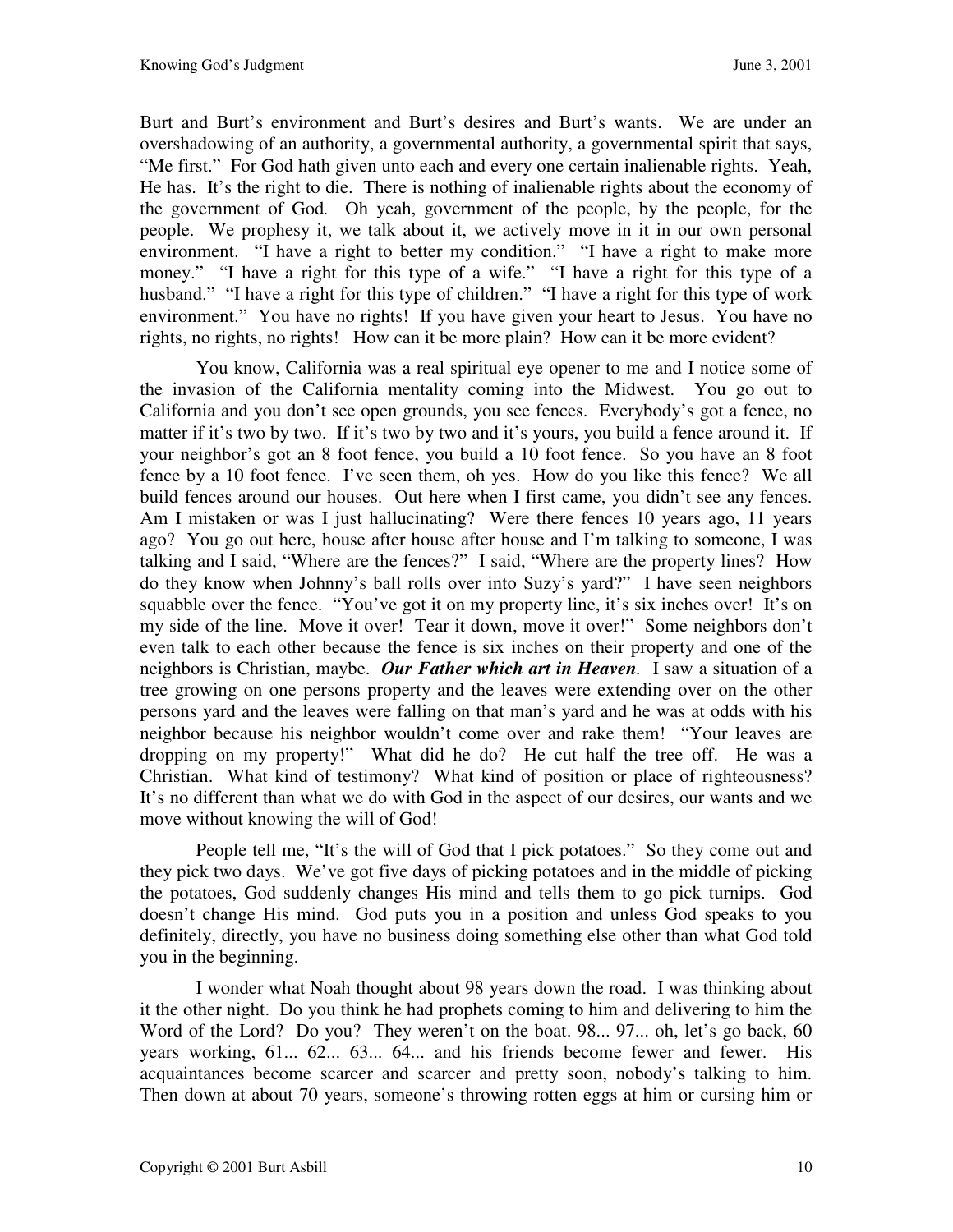telling him what an old fool he is. But somewhere down there many years ago, he heard something that God spoke to him and he persevered and he moved through it. Do you think he really enjoyed doing that for a 100 years? How many of you have had a job that is monotony and you wish to God you could do something else? And you just get up in the morning, "I got to go and work again. I gotta do the same thing all over again. Oh, I gotta do the same thing again. Oh, I gotta deal with the same people all over again. I am so bored with what I'm doing!" Why are you bored? Because you're seeing here and you're not seeing there. You're not seeing the aspect of change. You're not seeing the aspect of judgment that God is wanting to work within the fabric of your soul!

I believe that we have power with God. I believe that there is a position or a place... You know, I tell you what, we create environments, do you hear me? We create environments. I had someone tell me not to long ago, they were complaining about all the things they had to do and I got to thinking about it and everything that they were talking about was something that they initiated many years ago. But, you see, we don't see the end, we just see the beginning. We have certain aspirations, certain desires and we put those aspirations and desires into operation and they begin to create as it were, a monster that devours our time, that devours our energy, that devours our substance, hello, and then we begin to cry out, "God, get me out of this mess! Lord, what am I going to do? I need to be over here and I need to go over there and I need to be over here and I need to be over there. God I can't be everywhere!!" Then you have a nervous breakdown. Is it God's fault? Absolutely not. Their marriage ends up in divorce, or their children end up in sin and degradation, or their loved ones slide and slip and go into hell or the community in which they live never comes to some sort of realization that they had the power to be sons of God! They did nothing with it except to squander it as Esau squandered his. Some of us are squandering our inheritance for porridge, porridge. We're squandering it. It doesn't go the way we want it to go; doesn't look the way we want it to look; doesn't act the way we want it to act and so we do something that is contrary to righteousness, contrary to the will of God and it puts in motion a set of circumstances that has an ability to judge us in the end. *Thy Kingdom come...* Do you pray that? If you pray it then you're indicted. Do you pray, "Thy Kingdom come," and do you walk away and go out and do your own business as though it was nothing pertinent to the coming of that kingdom or establishing an access by which that kingdom might come? I'd like to ask you, is the kingdom coming through you? Do you think that Jesus is going to come down and rapture the church? Oh yes, come on... Do you think that? If you don't think that then how do you think Jesus is coming? He's coming through those who have allowed and made a way by which He might come in them and through them. *Thy kingdom come. Thy will be done in earth, as it is in heaven.* Hallelujah.

 Let me go over to verse 19. *Lay not up for yourselves treasures upon earth, where moth and rust doth corrupt, and where thieves break through and steal...* Very temporal. You know, there is a prophecy is of a coming financial crisis, crunch, as it were, lack of money. What are you doing to prepare yourself for that spiritual dilemma? Are you reading the Bible more? Maybe you're praying in tongues more. What are you doing on a practical basis? Do you know, I believe Brother Peter said it last night, he quoted the word about God not doing anything unless He first revealed it to His prophets and His servants. There was a time in Egypt when... Egypt? Isn't that strange that God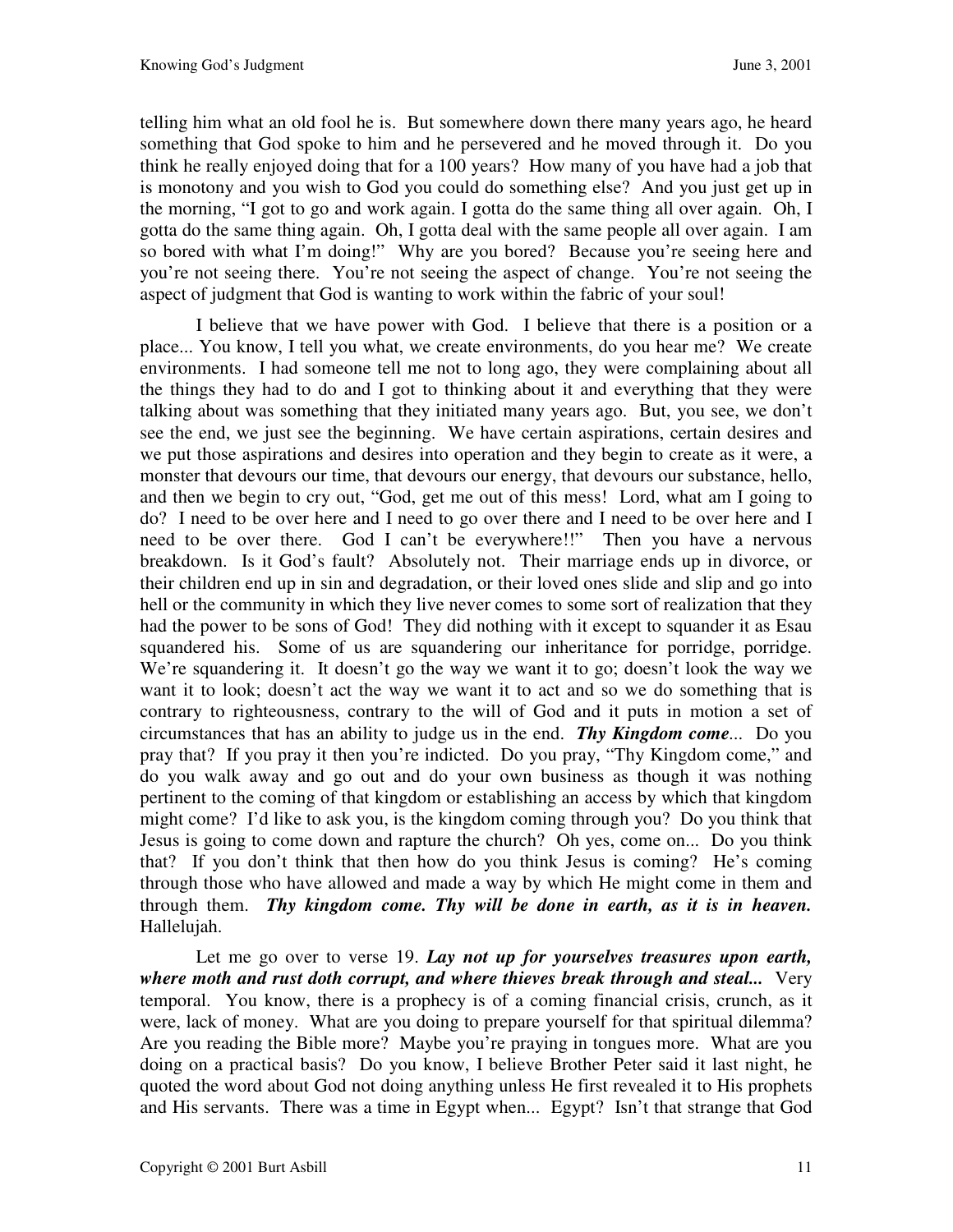would talk to Egypt, hello, about a coming famine? And that He would put a man in a position that wasn't Egyptian but he was Hebrew and he gave that man an authority by which he might instigate and institute a means by which He might redeem, not just the Egyptians or for the sake of the Egyptians... Do you know why He did it in Egypt? He couldn't have done it in the land of Israel. Israel did not have the means, Israel did not have the position, Israel did not have the substance by which to do what needed to be done! He took a man through years of training, years of tribulation... If you really want to better your position look at Joseph. He went from being free born to the servant of Potiphar and from the servant of Potiphar to the servant of the jailer! Do you know how long he spent in prison? You ought to look it up sometime. It was a long time. It wasn't a year, it wasn't year and a half, it was a long time. He was a man who had the rod of God's judgment laid to his back.

## $^{21}$ *For where your treasure is, there will your heart be also.* Hallelujah.  $^{22}$ *The light of the body is the eye: if therefore thine eye be single, thy whole body shall be full of light. <sup>23</sup>But if thine eye be evil, thy whole body shall be full of darkness. If therefore the light that is in thee be darkness, how great is that darkness!*

What is the thing that you have set your eye upon? Is it the bringing forth of the kingdom of God? Is it the establishment of redemption and the work of salvation with regard to souls and bodies? You know, there's a scripture in the Bible that says, fear not him that is able to kill the body but fear him that is able to destroy both the body and the soul in hell. (Matthew 10:28) There is a concern that God has with regard to our physical bodies for a physical purpose and that purpose is to bring forth a spiritual kingdom. Hallelujah. *<sup>24</sup>No man can serve two masters: for either he will hate the one, and love the other...* Now, I don't know how you read that, but I read it in the manner and fashion that says that if I'm serving a master I'm going to love the master. The more I love and serve the master the more I'm going to love him and the more I love him the more I'm going to hate the other. If I'm serving mammon for the sake of what mammon can do with regard to my personal environment, then I am coming to a position or place of hating my spiritual inheritance and, as I said before, we end up in the place of Esau.

*<sup>25</sup>Therefore I say unto you, Take no thought for your life, what ye shall eat, or what ye shall drink; nor yet for your body, what ye shall put on. Is not the life more than meat, and the body than raiment? <sup>26</sup>Behold the fowls of the air: for they sow not, neither do they reap, nor gather into barns...* How many of you would like to live in a tree? Have you seen places where birds make their nests? *...yet your heavenly Father feedeth them. Are ye not much better than they? <sup>27</sup>Which of you by taking thought can add one cubit unto his stature? <sup>28</sup>And why take ye thought for raiment? Consider the lilies of the field, how they grow; they toil not, neither do they spin: <sup>29</sup>And yet I say unto you, That even Solomon in all his glory was not arrayed like one of these.* It must have been something spiritual that he was seeing in regard to the lily. Most lilies I have seen are always in some kind of pond that is somewhat repugnant. It smells bad, it looks bad, it's got all kinds of creepy, crawly things in it, and yet he said a lily is in that position or that place, or maybe it's the lily of the valley. Have you ever seen where lily of the valley, the flower they call lily of the valley sometimes grows in thorny places, hilly places, rocky places! <sup>30</sup>*Wherefore, if God so clothe the grass of the field, which to day is, and to morrow is cast into the oven, shall he not much more clothe you, O ye of*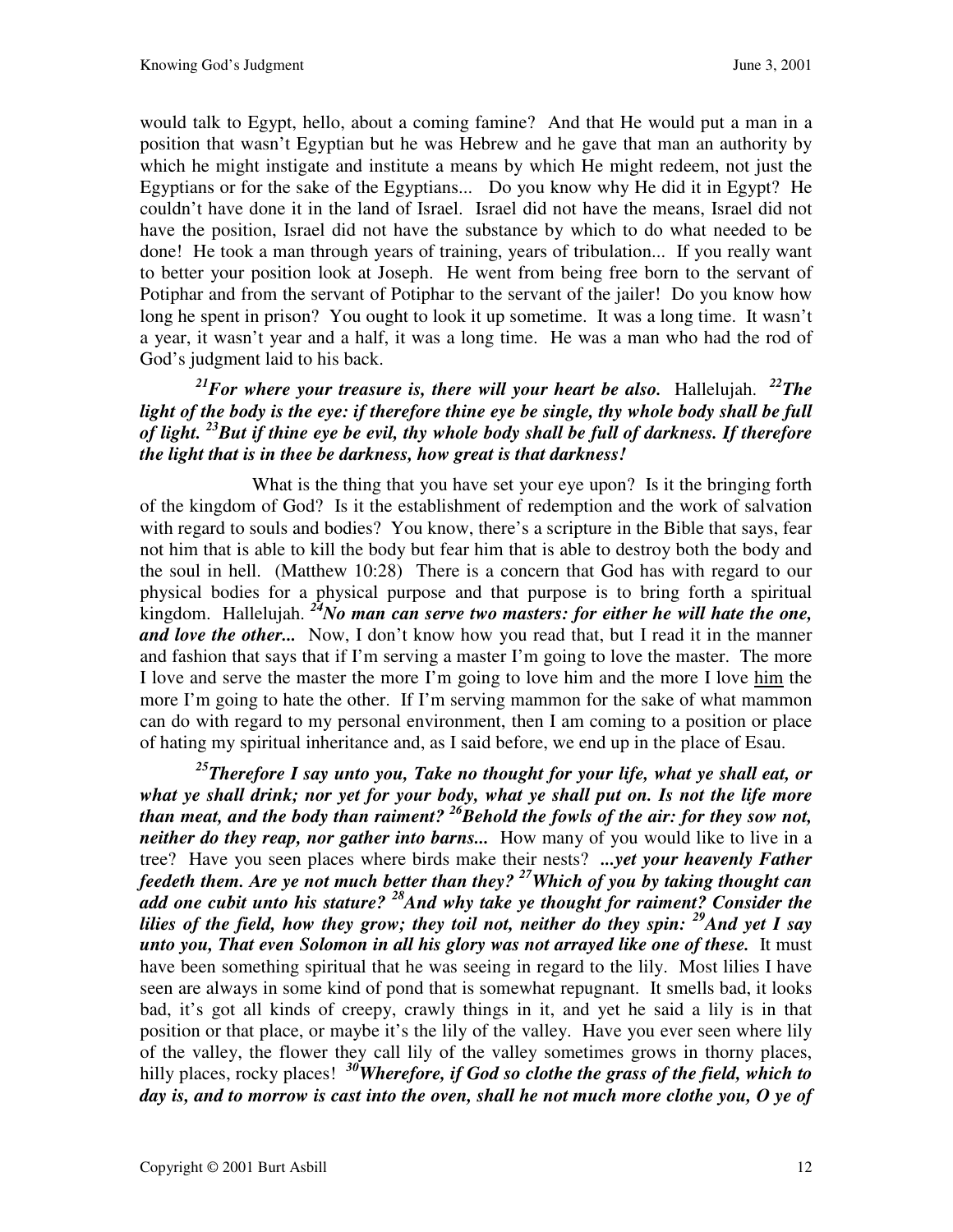*little faith? <sup>31</sup>Therefore take no thought, saying, What shall we eat? or, What shall we drink? or, Wherewithal shall we be clothed? <sup>32</sup>(For after all these things do the Gentiles seek:) for your heavenly Father knoweth that ye have need of all these things. <sup>33</sup>But seek ye first the kingdom of God, and his righteousness; and all these things shall be added unto you.* I want to know... We need to ask God on what basis are we approaching Him. On what basis are we pursuing after Him? On what basis are we participating in the program that we call God? What is the basis, if it's not scriptural, in the thing that we're doing? If it doesn't line up with the precepts and the facts and the intent that God has, then we need to change our direction.

God Bless.

## **Excerpt from Rees Howells, Intercessor**

 In separating him to Himself, the Lord was preparing to take Rees much farther than this. He was going to call him away from public ministry altogether and the next step came through an attack of the enemy on his special friend and co-worker in the mission. They loved each other and "by nature," observed Mr. Howells, "he was one of the most lovable persons I had ever met. Also, like Apollos, he was eloquent and mighty in the Scriptures." But the enemy, through some believers, began to tell his friend that so long as he remained with Rees Howells in the village he would never be at his best. He needed to have a work of his own.

 The Lord showed Mr. Howells the seriousness of this attack, and that he was the only one who could save his friend: "The only way you can do it is by giving him the very thing the enemy says he will never get. Why don't you give the leadership of the mission to him? Retire behind and be an intercessor for him. Pray that the mission will be a greater success in his hands than in yours." And He reminded Rees that this was one of the very things He had spoken to him about years before at Llandrindod.

 He had to face the effect it would have on his life. "For three years I had put all my time, money and everything into the mission," he noted, "and had been over every night. And now, when there were great prospects, He was asking me to step down and help behind my friend, as he had previously helped behind me. The mission was growing, and would become still more popular, and the people naturally would attribute all the success to my friend. They would never see nor remember that it needed someone to put down the foundation.

 "It was a great inward conflict to allow my friend to get the outward success. This was the next grade of self the Holy Ghost was going to deal with; and it was a hard process, allowing self to be replace by His divine nature. For three days I could not willingly accept it, but I knew I would be pulled through. It was God's way of working one up to having as much joy in a hidden life as in an open and successful one. If my aim in life was to do God's will, then I could truly say either way would be equal joy."

 The story of Madame Guyon, in which the process of sanctification was to be seen very plainly, proved a help to him at this time. Even in the dungeon in France she would say, "I ask no more, in good or ill, but union with Thy holy will."